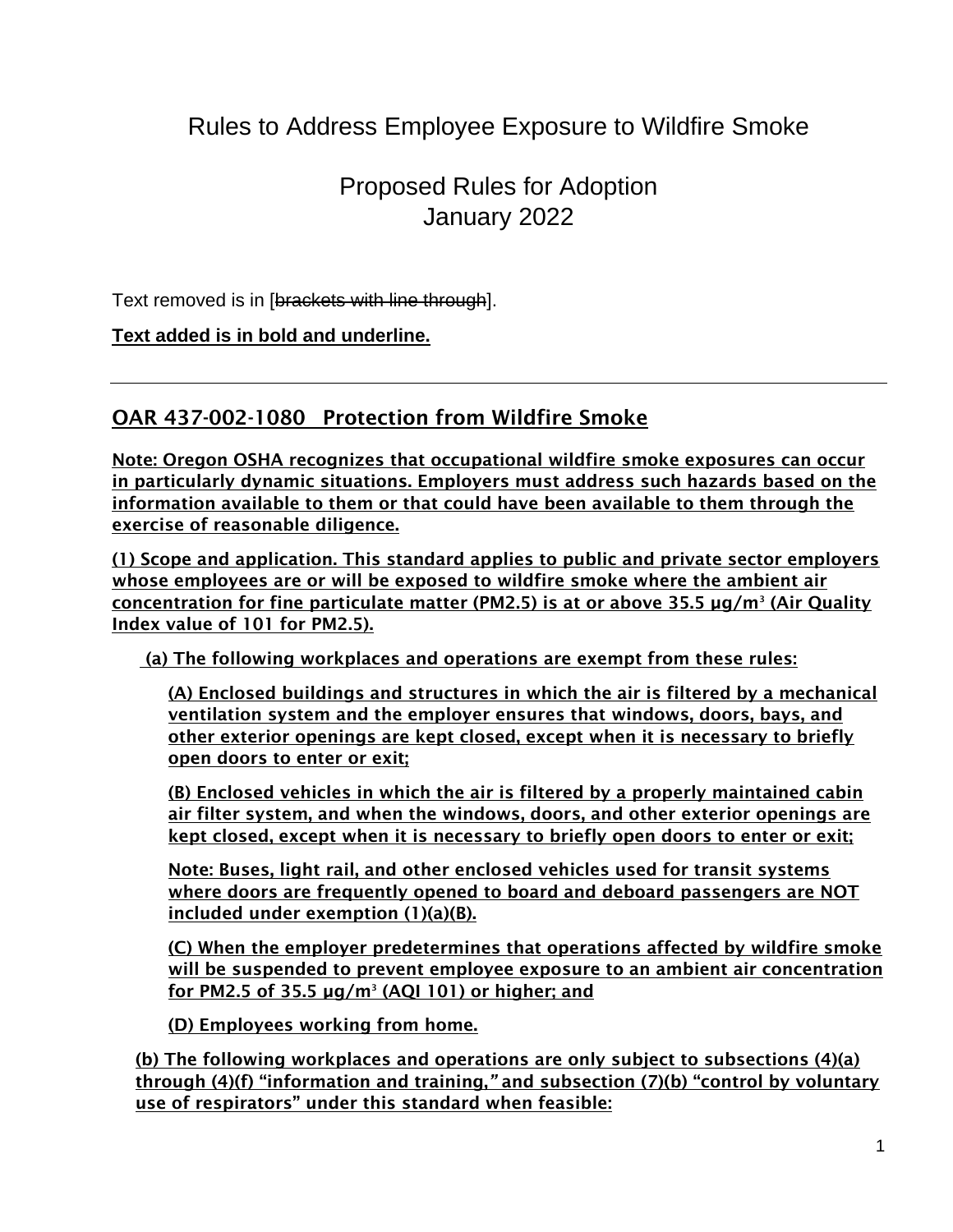(A) Wildland firefighting and associated support activities such as fire camp services and fire management;

(B) All emergency operations that are directly involved in the protection of life or property, public safety power shutoffs, or restoration of essential services, such as evacuation, rescue, medical, structural firefighting, law enforcement, utilities, and communications; and

(C) Work activities involving intermittent employee exposure of less than 15 minutes in an hour to an ambient air concentration for PM2.5 at or above 35.5 µg/m<sup>3</sup> (AQI 101) for a total exposure of less than one hour in a single 24-hour period.

(2) Definitions.

(a) Air Quality Index – The Air Quality Index (AQI) was developed by the U.S. Environmental Protection Agency (EPA) as an indicator of overall air quality and is based on the five criteria pollutants regulated under the Clean Air Act: ground-level ozone, particulate matter, carbon monoxide, sulfur dioxide, and nitrogen dioxide.

(b) Feasibility – The ability of an employer to implement any requirement in a rule. Oregon OSHA rules never prohibit work. Whether feasibility is mentioned in a provision of the rule, or not, if the employer can demonstrate that it is functionally impossible to comply or if doing so would prevent completion of the work, the employer need not comply, but must take any available reasonable alternative steps to protect the employees involved.

(c) Greater hazard – The ability of an employer to demonstrate that compliance with the requirements of the rule would expose an employee to a hazard associated with a substantially more serious injury or illness, thereby providing a narrow exception to the rule to the degree that the greater hazard exists. An example of a greater hazard in relation to the use of non-flame resistant filtering facepiece respirators would include potential facial burns to a qualified employee working within the minimum approach distance (MAD) of an energized high voltage electrical system where flame-resistant clothing is required.

(d) NIOSH – The National Institute for Occupational Safety and Health of the United States Centers for Disease Control and Prevention. NIOSH tests and approves respirators for use in the workplace.

(e) PM2.5 – Solid particles and liquid droplets suspended in air, known as fine particulate matter, with an aerodynamic diameter of 2.5 micrometers or smaller and <u>measured in micrograms per cubic meter (µq/m3).</u>

(f) Sensitive groups – Individuals with pre-existing health conditions and those who are sensitive to air pollution who are among those likely to experience health problems from exposure to wildfire smoke. Examples of sensitive groups include: people with lung disease such as asthma or chronic obstructive pulmonary disease (COPD), including bronchitis and emphysema, and those who smoke; people with respiratory infections, such as pneumonia, acute bronchitis, bronchiolitis, cold, flu,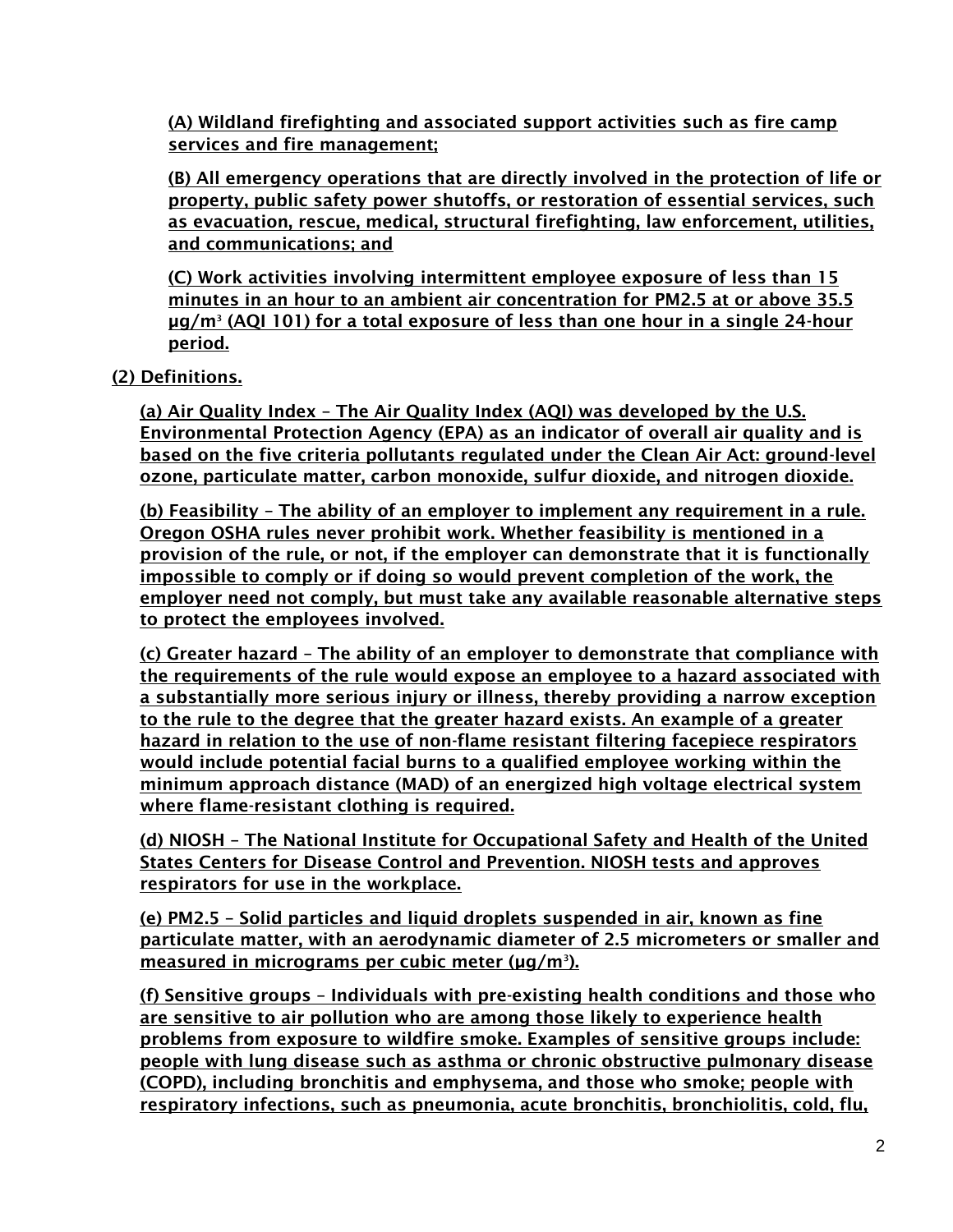or those with or recovering from COVID-19; people with existing heart or circulatory problems, such as irregular heart beat, congestive heart failure, coronary artery disease, angina, and those who have had a heart attack or stroke; children under 18 years old, and adults over age 65; pregnant women; people with diabetes; and people with other medical or health conditions which can be exacerbated by exposure to wildfire smoke as determined by a physician or other licensed healthcare provider.

(g) Wildfire smoke – Emissions from unplanned fires in wildlands, which may include adjacent developed and cultivated areas to which the fire spreads or from where it originates.

(h) Wildlands – Uncultivated and sparsely populated geographical areas covered primarily by grass, brush, trees, slash, or a combination thereof.

(3) Exposure assessment. Determine and monitor employee exposure to wildfire smoke where the ambient air concentration for PM2.5 is at or above 35.5 µg/m<sup>3</sup> (AQI 101). Such assessments must be conducted at the start of each shift and as needed to identify and implement appropriate exposure controls under section (7), by using one or more of the following methods:

(a) Check the current and forecasted AQI value for PM2.5 from the Oregon Department of Environmental Quality, U.S. EPA AirNow or Interagency Wildland Fire Air Quality Response Program websites, or equivalent source;

(b) Check notifications of air quality advisories due to wildfire smoke issued by the Oregon Department of Environmental Quality or local government health agencies;

(c) Directly measure workplace ambient air concentration for PM2.5 in accordance with the testing device manufacturer's user instructions; or

(d) If the employer determines and can demonstrate that none of the methods under subsections (3)(a) through (3)(c) are practical for their work location, the employer can then use the 5-3-1 Visibility Index (see Appendix B, Table 1) to estimate the current air concentration for PM2.5 and equivalent AQI value.

(4) Information and training. Develop and implement wildfire smoke training for employees who may be exposed to an ambient air concentration for PM2.5 at or above 35.5 µg/m<sup>3</sup> (AQI 101). The training must be provided annually before employees are exposed in a language and vocabulary readily understood, and in a manner that facilitates employee feedback. The training must include at least the following information:

(a) Symptoms of wildfire smoke exposure, including:

(A) Eyes: burning sensations, redness, and tearing of the eyes caused by irritation and inflammation of the eyes that can temporarily impair one's vision;

(B) Respiratory system: runny nose, sore throat, cough, difficulty breathing, sinus irritation, wheezing, shortness of breath; and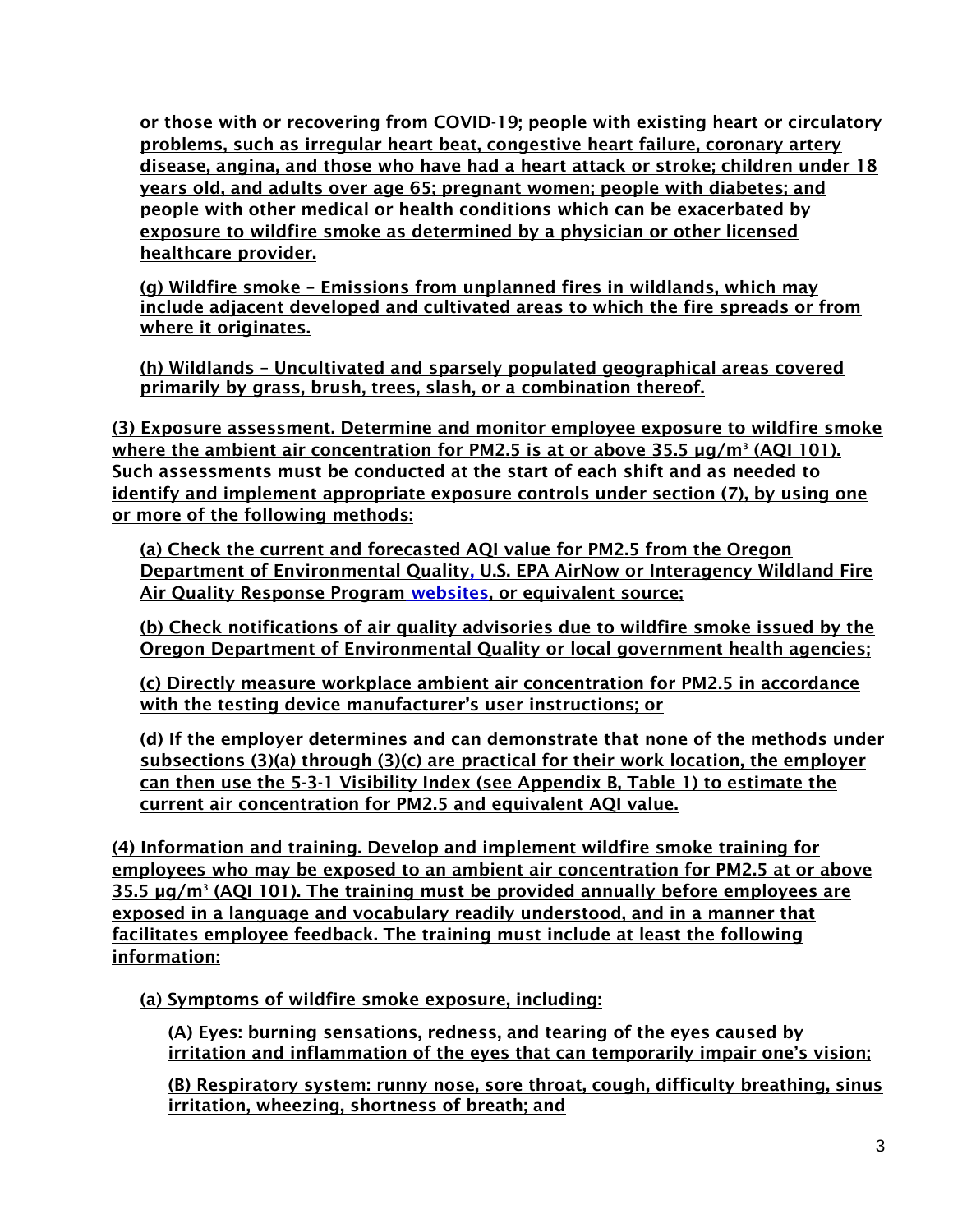(C) Fatigue, headache, irregular heartbeat, chest pain;

(b) The potential acute and chronic health effects from wildfire smoke exposure, including increased risk of health effects to "sensitive groups" as defined in subsection (2)(f), and how health effects from long-term exposures may include increased risk of cardiovascular disease and increased severity of asthma;

(c) The employee's right to report health issues related to wildfire smoke exposure and obtain medical treatment for workplace exposure to wildfire smoke without fear of retaliation;

(d) How employees can obtain the current and forecasted ambient air concentration for PM2.5 and equivalent AQI value;

(e) The importance, limitations, and benefits of using N95 filtering facepiece respirators provided by the employer for both voluntary and mandatory use, and how to use and maintain them to reduce exposure to wildfire smoke;

(f) The employer's methods to protect employees from wildfire smoke covered under section (7), including how filtering facepiece respirators are required to be made readily available to employee for voluntary use when workplace ambient air concentration for PM2.5 is at or above 35.5 µg/m<sup>3</sup> (AQI 101), and how employees can obtain such respirators before exposure and replace them when needed;

(g) Review of any job tasks performed by employees that the use of a filtering facepiece respirator would expose the wearer to a greater hazard than wildfire smoke and must not be used when performing such tasks;

(h) How to effectively operate and interpret any air quality monitoring device, provided by the employer to comply with these rules, for each employee designated by the employer to operate such devices;

(i) The procedures the supervisor must follow when an employee reports or exhibits health symptoms which could necessitate medical attention such as, but not limited to, asthma attacks, difficulty breathing, and chest pain; and

(j) The employer's two-way communication system for wildfire smoke hazards covered under section (6).

Note: Oregon OSHA provides a Wildfire Smoke Online Course in English and Spanish and materials employers can use to assist with training elements under subsections (4)(a) through (4)(e).

(5) Training documentation. Verify employee training required under section (4) by preparing a written or electronic record that includes the name or identification of the employee trained, the date(s) of the training, and the name of the person who conducted the training. The most recent annual training record for each affected employee must be maintained.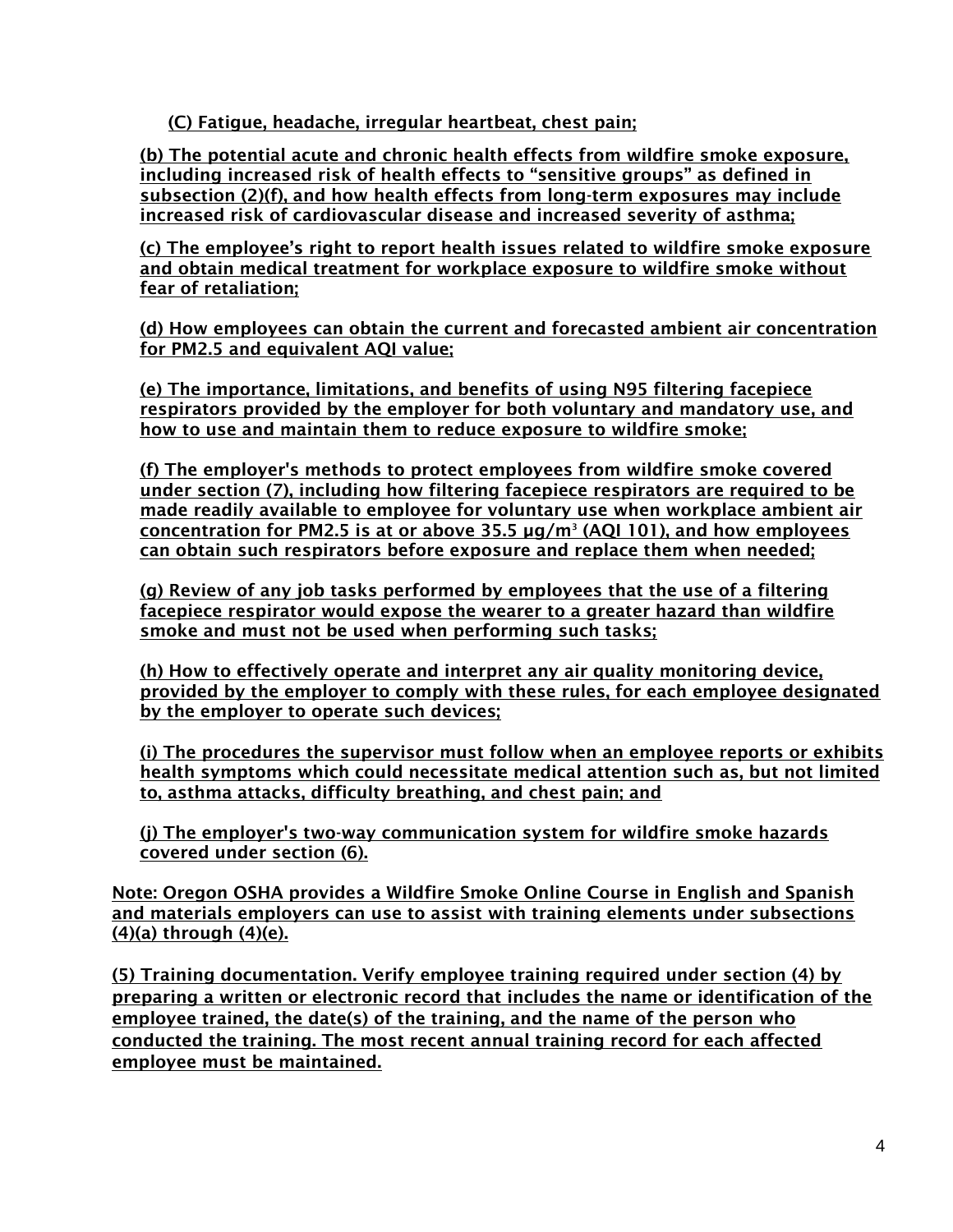(6) Employer two-way communication. Before employees are exposed to ambient air concentration for PM2.5 at or above 35.5 µg/m<sup>3</sup> (AQI 101), develop and implement, whenever feasible, a system to communicate wildfire smoke hazards that includes the following:

(a) Notifying employees when current work location ambient air concentration for PM2.5:

(A) Is at or above 35.5 µg/m<sup>3</sup> (AQI 101);

(B) Is at or above 200.9 µg/m<sup>3</sup> (AQI 251);

(C) Is at or above 500.4  $\mu$ g/m<sup>3</sup> (AQI 501); and

(D) Drops below levels requiring exposure control.

(b) Enabling and encouraging employees to inform their employer of any of the following:

(A) When air quality improves or worsens to verify current AQI value;

(B) Availability issues of appropriate exposure control measures required under section (7); and

(C) Health symptoms which may be the result of wildfire smoke exposure that could necessitate medical attention such as, but not limited to, asthma attacks, difficulty breathing, and chest pain.

(7) Exposure controls.

(a) Engineering and administrative controls. Implement engineering or administrative controls to reduce employee PM2.5 exposure to less than 35.5  $\mu q/m^3$ (AQI 101) unless the employer can demonstrate that such controls are not feasible.

(A) Engineering controls include, but are not limited to, temporarily relocating outdoor workers to available indoor areas or vehicles where the air is adequately filtered, and using a portable air purifier with a HEPA filter (or other highefficiency filter) effective for the size of the enclosed area where used.

(B) Administrative controls include, but are not limited to, temporarily relocating outdoor work operations to another outdoor location with better air quality when work permits, and changing employee work schedules when better air quality is forecasted.

(b) Control by voluntary use of respirators. Whenever employee exposure to PM2.5 is at or above 35.5 µg/m<sup>3</sup> (AQI 101), even after the implementation of engineering and administrative controls, ensure NIOSH-approved filtering facepiece respirators that effectively reduce the wearer's inhalation of PM2.5, are provided to exposed employees for voluntary use. Ensure such respirators for voluntary use are: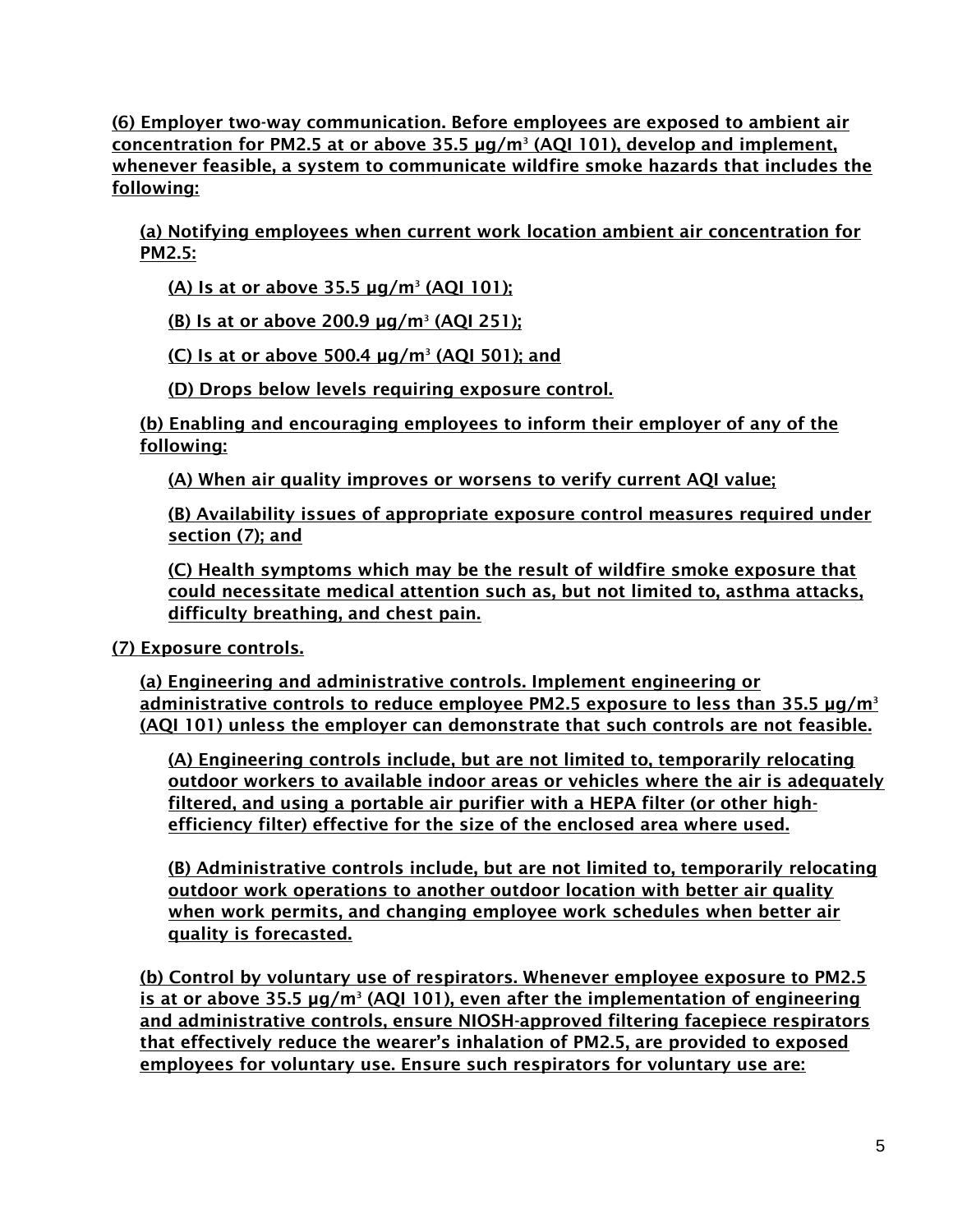- (A) Provided and replaced as needed at no cost to employees by either of the following methods:
	- (i) Distribute directly to each exposed employee; or
	- (ii) Maintain a sufficient supply for all exposed employees at each work location where exposure occurs. Such respirator supply availability and location must be made known, and be readily accessible, to all exposed employees in a manner that does not restrict or hinder employee access to obtain and replace them when needed.
- (B) Store, maintain, and replace so that they do not present a health hazard to the user.

(c) Control by required use of NIOSH-approved respirators in accordance with a Wildfire Smoke Respiratory Protection Program. Whenever employee exposure to PM2.5 is at or above 200.9 µg/m<sup>3</sup> (AQI 251), even after the implementation of engineering and administrative controls, ensure employees wear NIOSH-approved filtering facepiece respirators that effectively reduce the wearer's inhalation of PM2.5 when such use would not expose the wearer to a greater hazard. For such respirators used exclusively for wildfire smoke, the employer may implement and follow the Wildfire Smoke Respiratory Protection Program described in Appendix A of this standard in lieu of conducting medical evaluations and fit testing required under 29 CFR1910.134: Respiratory Protection.

(d) Control by required use of NIOSH-approved respirators in accordance with 29 CFR 1910.134: Respiratory Protection. Whenever employee exposure to PM2.5 is at or above 500.4 µg/m<sup>3</sup> (AQI 501), even after the implementation of engineering and administrative controls, ensure employees wear NIOSH-approved respirators that effectively protect wearers from PM2.5 when such use would not expose the wearer to a greater hazard. For respirators used exclusively to protect employees from wildfire smoke concentrations of PM2.5 at or above 500.4 µg/m<sup>3</sup> (AQI 501), develop and implement a complete Respiratory Protection Program in accordance with 29 CFR 1910.134: Respiratory Protection.

Note: The requirements under subsections (7)(c) and (7)(d) do not apply to residents of employer-provided housing while they are inside the housing.

Note: Elastomeric respirators, when used exclusively for wildfire smoke protection at any PM2.5 concentration, must comply with all applicable requirements under 29 CFR 1910.134 – Oregon OSHA's Respiratory Protection standard.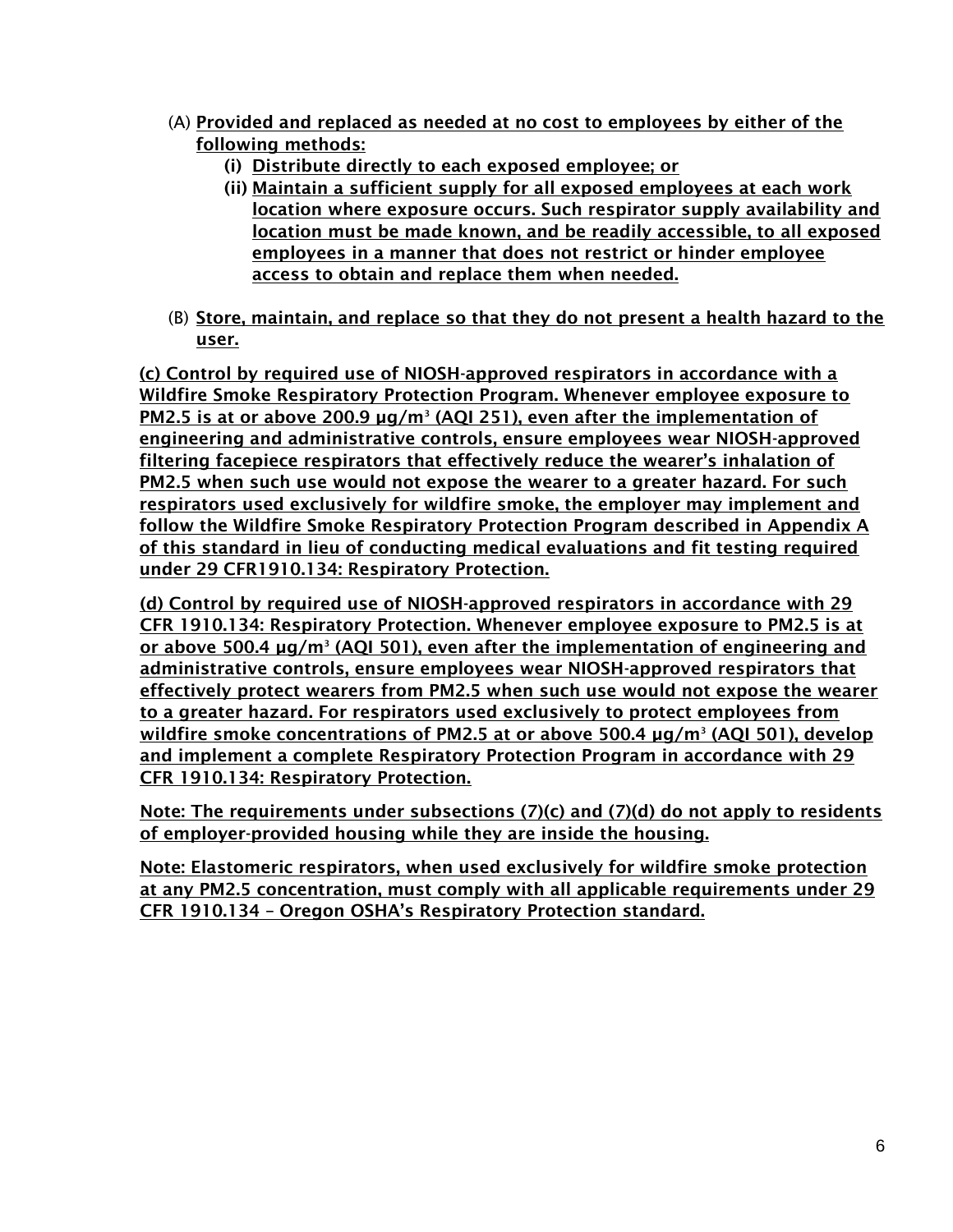### OAR 437-002-1080 Protection from Wildfire Smoke Appendix A Mandatory Workplace Guidance for THE USE OF FILTERING FACEPIECE RESPIRATORS TO ADDRESS WILDFIRE SMOKE

This appendix applies only to employers covered by this standard that require NIOSHapproved filtering facepiece respirators, including N95, P95, R95, N99, P99, N100 and P100, to be used by their employees exclusively for wildfire smoke exposures when the work location ambient air concentrations of PM2.5 is at or above 200.9 µg/m<sup>3</sup> (AQI 251) and below 500.4 µg/m<sup>3</sup> (AQI 501).

Filtering facepiece respirators are disposable, negative-pressure, air purifying respirators where an integral part of the facepiece or the entire facepiece is made of air contaminant filtering material. This appendix does not apply to other types of respirators, including but not limited to elastomeric tight-fitting respirators, nor does it apply to situations where workers use filtering facepiece respirators for protection against air contaminants other than PM2.5 from wildfire smoke.

Note: KN95 masks approved under the U.S Food and Drug Administration's (FDA's) Emergency Use Authorization can be used to substitute for NIOSH-approved filtering facepiece respirators for exposures under 500.4 µg/m<sup>3</sup> (AQI 500) when such respirators are unavailable.

Employers whose workers are required to wear filtering facepiece respirators to protect against wildfire smoke exposures when workplace ambient air concentrations of PM2.5 is at or above 200.9 µg/m<sup>3</sup> (AQI 251) must either develop and implement a respiratory protection program in accordance with the Respiratory Protection Standard (29 CFR 1910.134), or a Wildfire Smoke Respiratory Protection Program in accordance with the following requirements when workplace ambient air concentration of PM2.5 is under 500.4 µg/m<sup>3</sup> (AQI 501):

- (A) Employee training. Employers must ensure that employees wearing filtering facepiece respirators are trained in the proper use of the respirators, including putting them on and removing them, any limitations on their use, how to care for the respirator, and the ability to demonstrate a seal check as described in section (B) of this appendix.
- (B) Filtering facepiece respirator user seal check. Each employee who uses a filtering facepiece respirator must perform a user seal check to ensure a sufficient face fit to maximize effectiveness each time the respirator is put on. Either the positive or negative pressure checks listed in this appendix, or the respirator manufacturer's recommended user seal check method must be used.
	- 1. Instructions for positive pressure user seal check. Once you have properly donned the respirator, place your hands over the facepiece, covering as much surface area as possible. Exhale gently into the facepiece. The face fit is considered sufficient if a slight positive pressure is being built up inside the facepiece without feeling air passing between your face and the facepiece. If the particulate respirator has an exhalation valve, then performing a positive pressure check may not be possible. In such cases, a negative pressure check must be performed.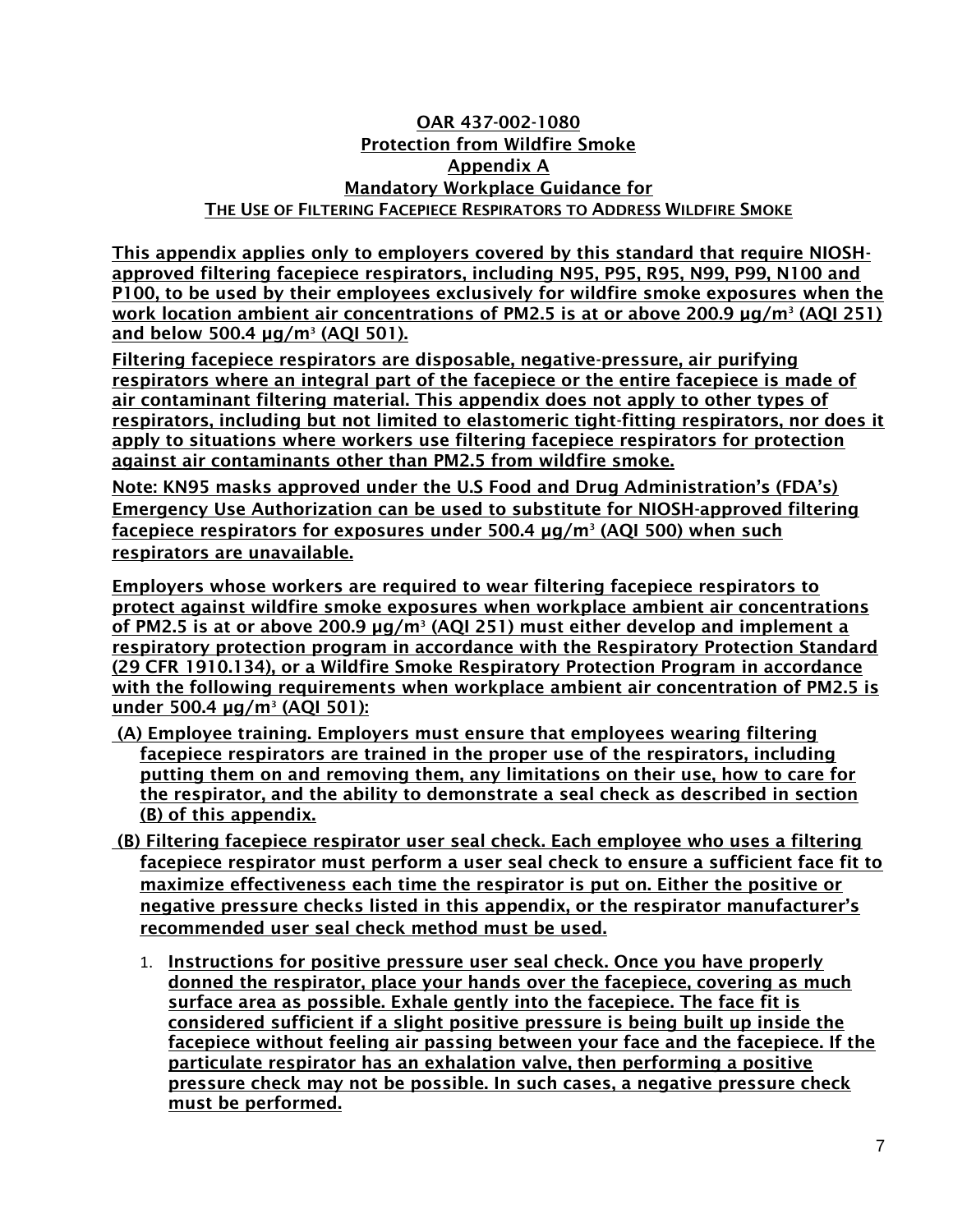- 2. Instructions for negative pressure user seal check. Negative pressure seal checks are typically conducted on particulate respirators that have exhalation valves. Once you have properly donned the respirator, cover the filter surface with your hands as much as possible and then inhale gently. The face fit is considered sufficient if the facepiece slightly collapses towards your face without feeling air passing between your face and the facepiece.
- 3. Correcting problems discovered during the seal check. In the case of either type of seal check (positive or negative), if air leaks around the nose, use both hands to readjust the nosepiece by placing your fingertips at the top of the metal nose clip. Slide your fingertips down both sides of the metal strip to more efficiently mold the nose area to the shape of your nose. Readjust the straps along the sides of your head until a proper seal is achieved.

(C) Filtering facepiece respirator storage and replacement. Store, maintain, and replace so that they do not present a health hazard to the user.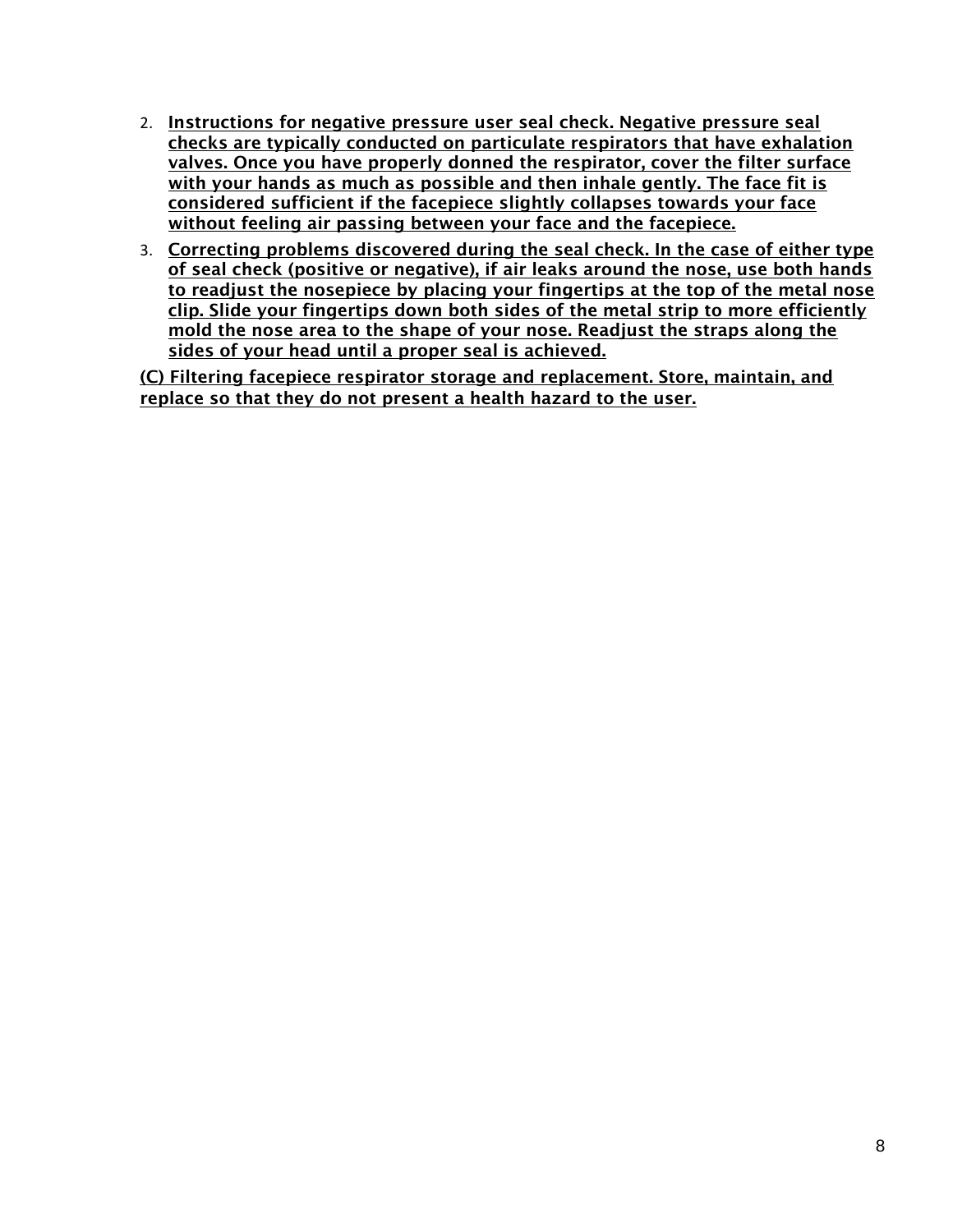### OAR 437-002-1080 Protection from Wildfire Smoke Appendix B Information for Wildfire Smoke Protection

### Table 1: Air Quality Index (AQI) Categories of Risk and Index Values, and Equivalent 24-hour Concentrations for PM2.5, and 5-3-1 Visibility Index Values

| <b>Category of Risk</b>                  | <b>AQI Index Values</b> | <b>PM2.5</b><br>Concentration<br>in<br>$\mu$ g/m <sup>3</sup> | <b>Visibility Index</b><br><b>Values</b><br>(How far you can<br>see) |
|------------------------------------------|-------------------------|---------------------------------------------------------------|----------------------------------------------------------------------|
| Good                                     | $0 - 50$                | $0.0 - 12.0$                                                  | over 15 miles                                                        |
| <b>Moderate</b>                          | $51 - 100$              | $12.1 - 35.4$                                                 | $5 - 15$ miles                                                       |
| Unhealthy for<br><b>Sensitive Groups</b> | $101 - 150$             | $35.5 - 55.4$                                                 | $3 - 5$ miles                                                        |
| Unhealthy                                | $151 - 200$             | $55.5 - 150.4$                                                | $1 - 3$ miles                                                        |
| <b>Very Unhealthy</b>                    | $201 - 300$             | $150.5 - 250.4$                                               | 1 mile                                                               |
| <b>Hazardous</b>                         | 301 and higher          | 250.5 and higher                                              | less than 1 mile                                                     |

*Note: When estimating the current AQI value by using the 5-3-1 Visibility Index, determine the limit of your visual range by looking for distant targets or familiar landmarks such as mountains, mesas, hills, or buildings at known distances (miles). The visual range is that point at which these targets are no longer visible. Ideally, the viewing of any distance target should be made with the sun behind you. Looking into the sun or at an angle increases the ability of sunlight to reflect off of the smoke, and thus making the visibility estimate less reliable.*

### Table 2: Wildfire Smoke Standard Requirements by AQI Value

| <b>AQI Value</b>    | <b>General Requirements</b>                                                                                                                                                                                                                                                                                                                                            |
|---------------------|------------------------------------------------------------------------------------------------------------------------------------------------------------------------------------------------------------------------------------------------------------------------------------------------------------------------------------------------------------------------|
| $101 - 250$         | 1. Assess and monitor air quality at each work location where employees<br><u>are exposed;</u><br>2. Provide and document employees training;<br>Implement two-way communication system;<br>3.<br>Implement feasible engineering and administrative controls; and<br>5. Provide N95 or equivalent NIOSH-approved filtering facepiece<br>respirators for voluntary use. |
| $251 - 500$         | 1 through 4 for AQI 101 - 250 above; and<br>2. Provide N95 or equivalent NIOSH-approved filtering facepiece<br>respirators for mandatory use by implementing a Wildfire Smoke<br>Respiratory Protection Program in accordance with Appendix A.                                                                                                                         |
| 501<br>and<br>above | 1 through 4 for AQI 101 - 250 above; and<br>2. Provide NIOSH-approved respirators for mandatory use by<br>implementing a Respiratory Protection Program in accordance with 29<br>CFR 1910.134.                                                                                                                                                                         |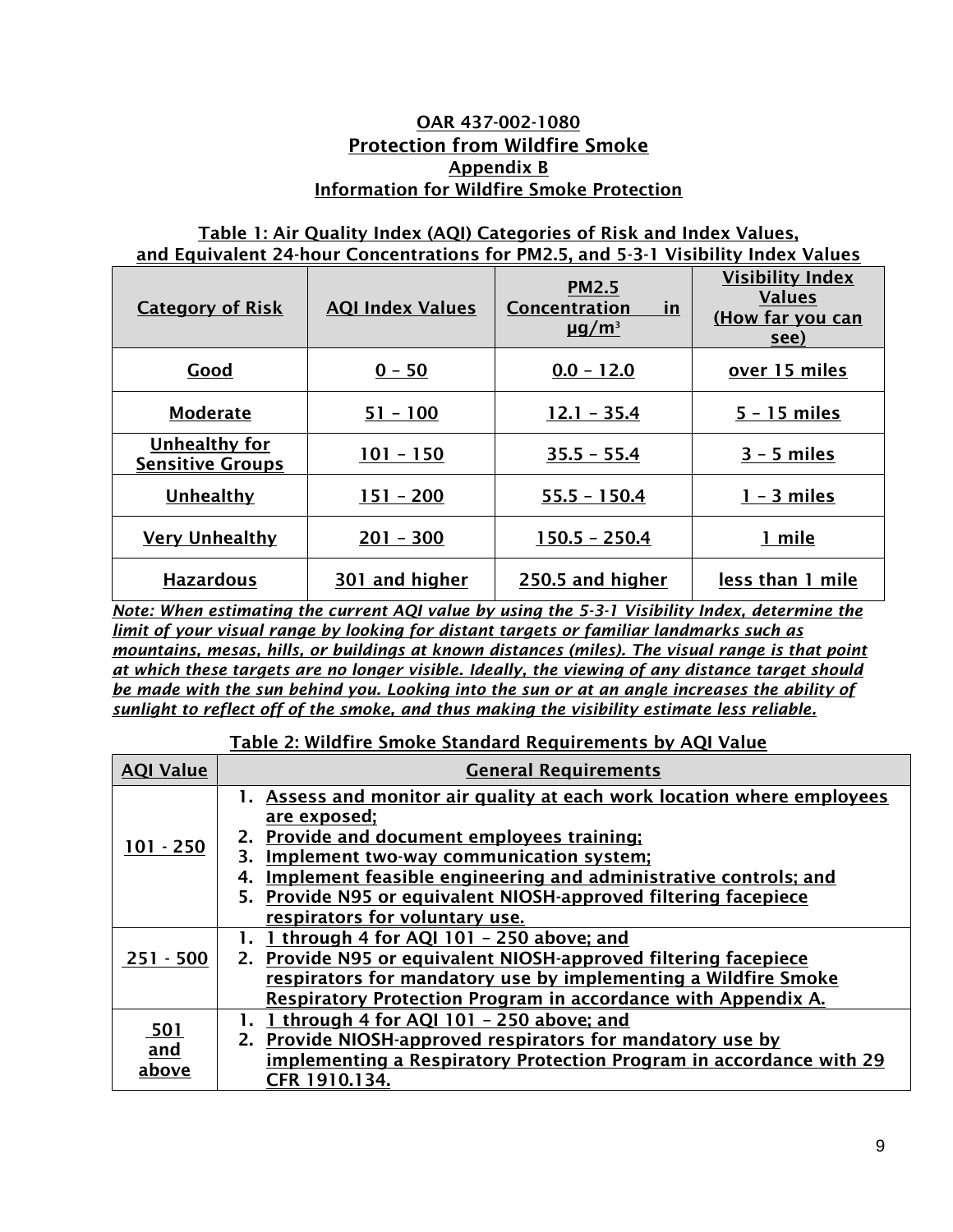### OAR 437-004-9790 Protection from Wildfire Smoke

Note: Oregon OSHA recognizes that occupational wildfire smoke exposures can occur in particularly dynamic situations. Employers must address such hazards based on the information available to them or that could have been available to them through the exercise of reasonable diligence.

(1) Scope and application. This standard applies to public and private sector employers whose employees are or will be exposed to wildfire smoke where the ambient air concentration for fine particulate matter (PM2.5) is at or above 35.5 µg/m<sup>3</sup> (Air Quality Index value of 101 for PM2.5).

(a) The following workplaces and operations are exempt from these rules:

(A) Enclosed buildings and structures in which the air is filtered by a mechanical ventilation system and the employer ensures that windows, doors, bays, and other exterior openings are kept closed, except when it is necessary to briefly open doors to enter or exit;

(B) Enclosed vehicles in which the air is filtered by a properly maintained cabin air filter system, and when the windows, doors, and other exterior openings are kept closed, except when it is necessary to briefly open doors to enter or exit;

Note: Buses, light rail, and other enclosed vehicles used for transit systems where doors are frequently opened to board and deboard passengers are NOT included under exemption (1)(a)(B).

(C) When the employer predetermines that operations affected by wildfire smoke will be suspended to prevent employee exposure to an ambient air concentration for PM2.5 of 35.5 µg/m<sup>3</sup> (AQI 101) or higher; and

(D) Employees working from home.

(b) The following workplaces and operations are only subject to subsections (4)(a) through (4)(f) "information and training,*"* and subsection (7)(b) "control by voluntary use of respirators" under this standard when feasible:

(A) Wildland firefighting and associated support activities such as fire camp services and fire management;

(B) All emergency operations that are directly involved in the protection of life or property, public safety power shutoffs, or restoration of essential services, such as evacuation, rescue, medical, structural firefighting, law enforcement, utilities, and communications; and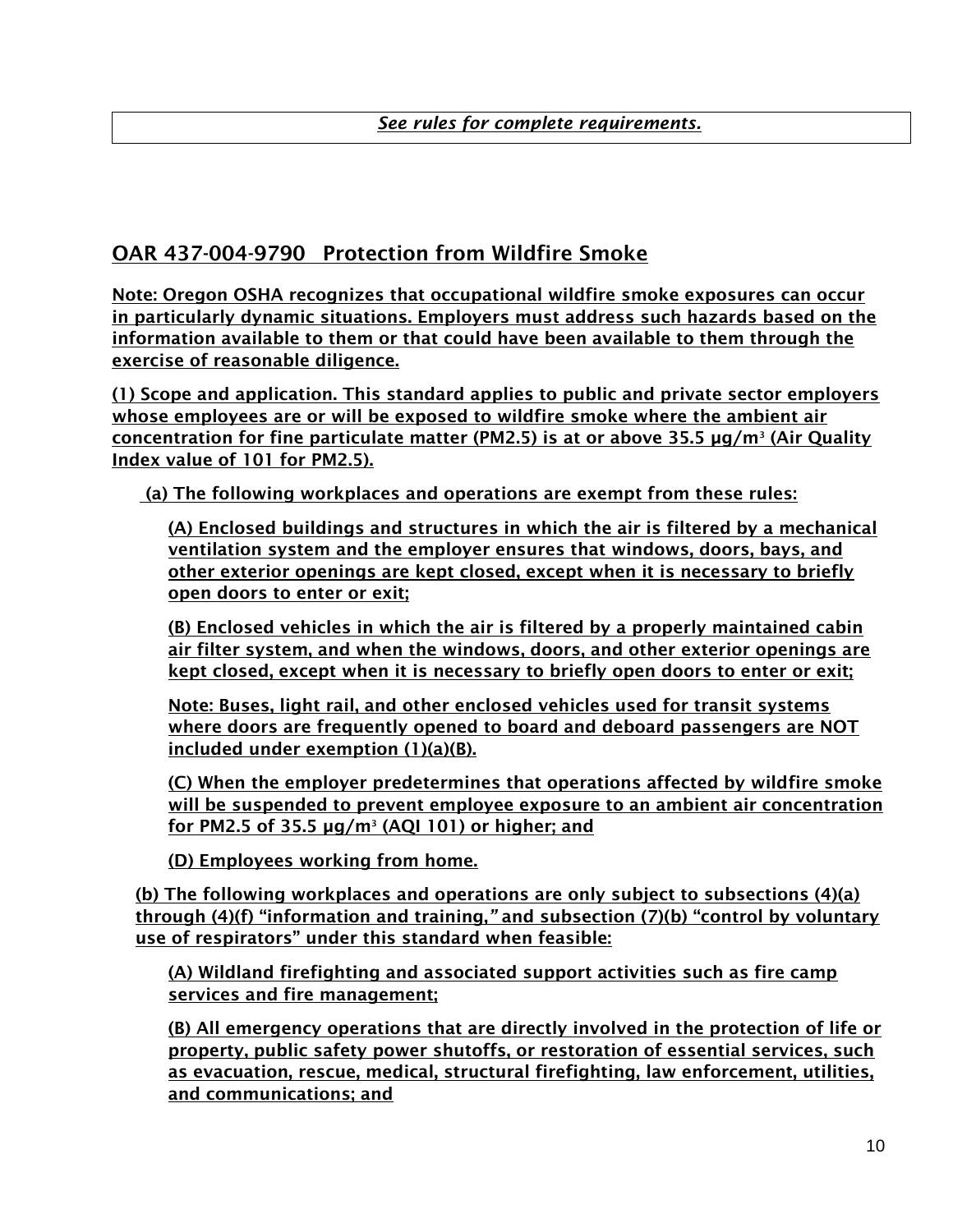(C) Work activities involving intermittent employee exposure of less than 15 minutes in an hour to an ambient air concentration for PM2.5 at or above 35.5 µg/m<sup>3</sup> (AQI 101) for a total exposure of less than one hour in a single 24-hour period.

### (2) Definitions.

(a) Air Quality Index – The Air Quality Index (AQI) was developed by the U.S. Environmental Protection Agency (EPA) as an indicator of overall air quality and is based on the five criteria pollutants regulated under the Clean Air Act: ground-level ozone, particulate matter, carbon monoxide, sulfur dioxide, and nitrogen dioxide.

(b) Feasibility – The ability of an employer to implement any requirement in a rule. Oregon OSHA rules never prohibit work. Whether feasibility is mentioned in a provision of the rule, or not, if the employer can demonstrate that it is functionally impossible to comply or if doing so would prevent completion of the work, the employer need not comply, but must take any available reasonable alternative steps to protect the employees involved.

(c) Greater hazard – The ability of an employer to demonstrate that compliance with the requirements of the rule would expose an employee to a hazard associated with a substantially more serious injury or illness, thereby providing a narrow exception to the rule to the degree that the greater hazard exists. An example of a greater hazard in relation to the use of non-flame resistant filtering facepiece respirators would include potential facial burns to a qualified employee working within the minimum approach distance (MAD) of an energized high voltage electrical system where flame-resistant clothing is required.

(d) NIOSH – The National Institute for Occupational Safety and Health of the United States Centers for Disease Control and Prevention. NIOSH tests and approves respirators for use in the workplace.

(e) PM2.5 – Solid particles and liquid droplets suspended in air, known as fine particulate matter, with an aerodynamic diameter of 2.5 micrometers or smaller and <u>measured in micrograms per cubic meter (µg/m3).</u>

(f) Sensitive groups – Individuals with pre-existing health conditions and those who are sensitive to air pollution who are among those likely to experience health problems from exposure to wildfire smoke. Examples of sensitive groups include: people with lung disease such as asthma or chronic obstructive pulmonary disease (COPD), including bronchitis and emphysema, and those who smoke; people with respiratory infections, such as pneumonia, acute bronchitis, bronchiolitis, cold, flu, or those with or recovering from COVID-19; people with existing heart or circulatory problems, such as irregular heart beat, congestive heart failure, coronary artery disease, angina, and those who have had a heart attack or stroke; children under 18 years old, and adults over age 65; pregnant women; people with diabetes; and people with other medical or health conditions which can be exacerbated by exposure to wildfire smoke as determined by a physician or other licensed healthcare provider.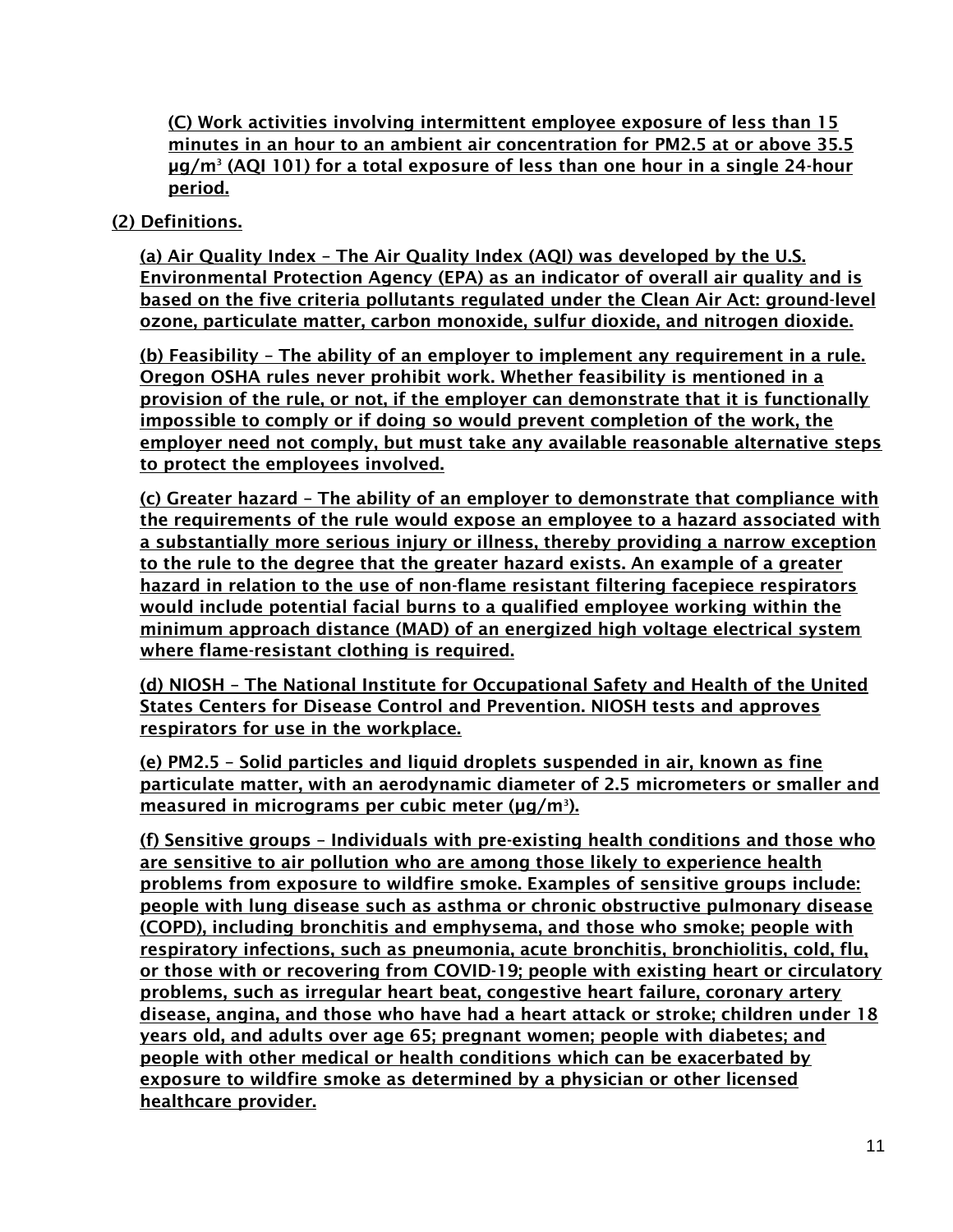(g) Wildfire smoke – Emissions from unplanned fires in wildlands, which may include adjacent developed and cultivated areas to which the fire spreads or from where it originates.

(h) Wildlands – Uncultivated and sparsely populated geographical areas covered primarily by grass, brush, trees, slash, or a combination thereof.

(3) Exposure assessment. Determine and monitor employee exposure to wildfire smoke where the ambient air concentration for PM2.5 is at or above 35.5 µg/m<sup>3</sup> (AQI 101). Such assessments must be conducted at the start of each shift and as needed to identify and implement appropriate exposure controls under section (7), by using one or more of the following methods:

(a) Check the current and forecasted AQI value for PM2.5 from the Oregon Department of Environmental Quality, U.S. EPA AirNow or Interagency Wildland Fire Air Quality Response Program websites, or equivalent source;

(b) Check notifications of air quality advisories due to wildfire smoke issued by the Oregon Department of Environmental Quality or local government health agencies;

(c) Directly measure workplace ambient air concentration for PM2.5 in accordance with the testing device manufacturer's user instructions; or

(d) If the employer determines and can demonstrate that none of the methods under subsections (3)(a) through (3)(c) are practical for their work location, the employer can then use the 5-3-1 Visibility Index (see Appendix B, Table 1) to estimate the current air concentration for PM2.5 and equivalent AQI value.

(4) Information and training. Develop and implement wildfire smoke training for employees who may be exposed to an ambient air concentration for PM2.5 at or above 35.5 µg/m<sup>3</sup> (AQI 101). The training must be provided annually before employees are exposed in a language and vocabulary readily understood, and in a manner that facilitates employee feedback. The training must include at least the following information:

(a) Symptoms of wildfire smoke exposure, including:

(A) Eyes: burning sensations, redness, and tearing of the eyes caused by irritation and inflammation of the eyes that can temporarily impair one's vision;

(B) Respiratory system: runny nose, sore throat, cough, difficulty breathing, sinus irritation, wheezing, shortness of breath; and

(C) Fatigue, headache, irregular heartbeat, chest pain;

(b) The potential acute and chronic health effects from wildfire smoke exposure, including increased risk of health effects to "sensitive groups" as defined in subsection (2)(f), and how health effects from long-term exposures may include increased risk of cardiovascular disease and increased severity of asthma;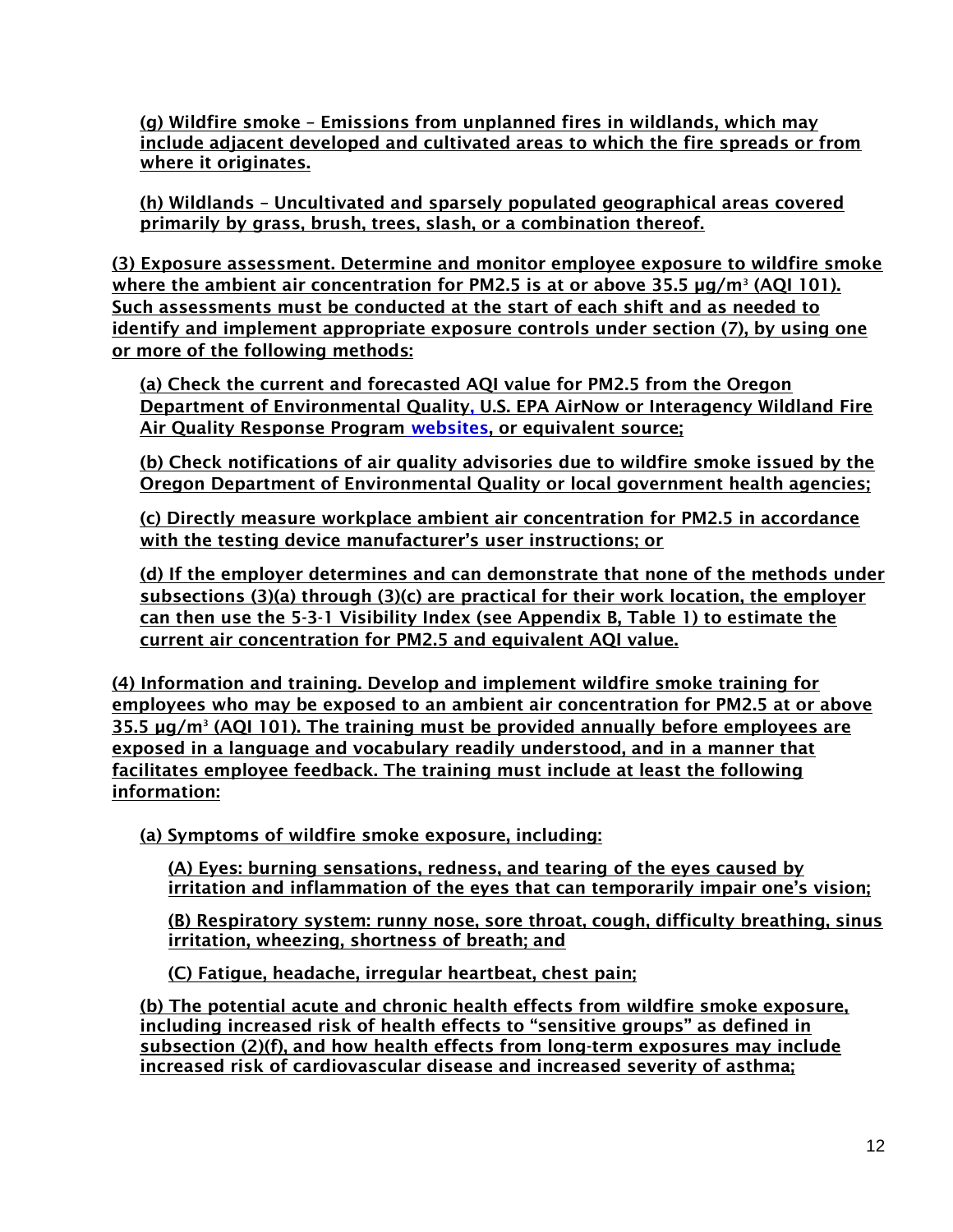(c) The employee's right to report health issues related to wildfire smoke exposure and obtain medical treatment for workplace exposure to wildfire smoke without fear of retaliation;

(d) How employees can obtain the current and forecasted ambient air concentration for PM2.5 and equivalent AQI value;

(e) The importance, limitations, and benefits of using N95 filtering facepiece respirators provided by the employer for both voluntary and mandatory use, and how to use and maintain them to reduce exposure to wildfire smoke;

(f) The employer's methods to protect employees from wildfire smoke covered under section (7), including how filtering facepiece respirators are required to be made readily available to employee for voluntary use when workplace ambient air concentration for PM2.5 is at or above 35.5 µg/m<sup>3</sup> (AQI 101), and how employees can obtain such respirators before exposure and replace them when needed;

(g) Review of any job tasks performed by employees that the use of a filtering facepiece respirator would expose the wearer to a greater hazard than wildfire smoke and must not be used when performing such tasks;

(h) How to effectively operate and interpret any air quality monitoring device, provided by the employer to comply with these rules, for each employee designated by the employer to operate such devices;

(i) The procedures the supervisor must follow when an employee reports or exhibits health symptoms which could necessitate medical attention such as, but not limited to, asthma attacks, difficulty breathing, and chest pain; and

(j) The employer's two-way communication system for wildfire smoke hazards covered under section (6).

Note: Oregon OSHA provides a Wildfire Smoke Online Course in English and Spanish and materials employers can use to assist with training elements under subsections (4)(a) through (4)(e).

(5) Training documentation. Verify employee training required under section (4) by preparing a written or electronic record that includes the name or identification of the employee trained, the date(s) of the training, and the name of the person who conducted the training. The most recent annual training record for each affected employee must be maintained.

(6) Employer two-way communication. Before employees are exposed to ambient air concentration for PM2.5 at or above 35.5 µg/m<sup>3</sup> (AQI 101), develop and implement, whenever feasible, a system to communicate wildfire smoke hazards that includes the following: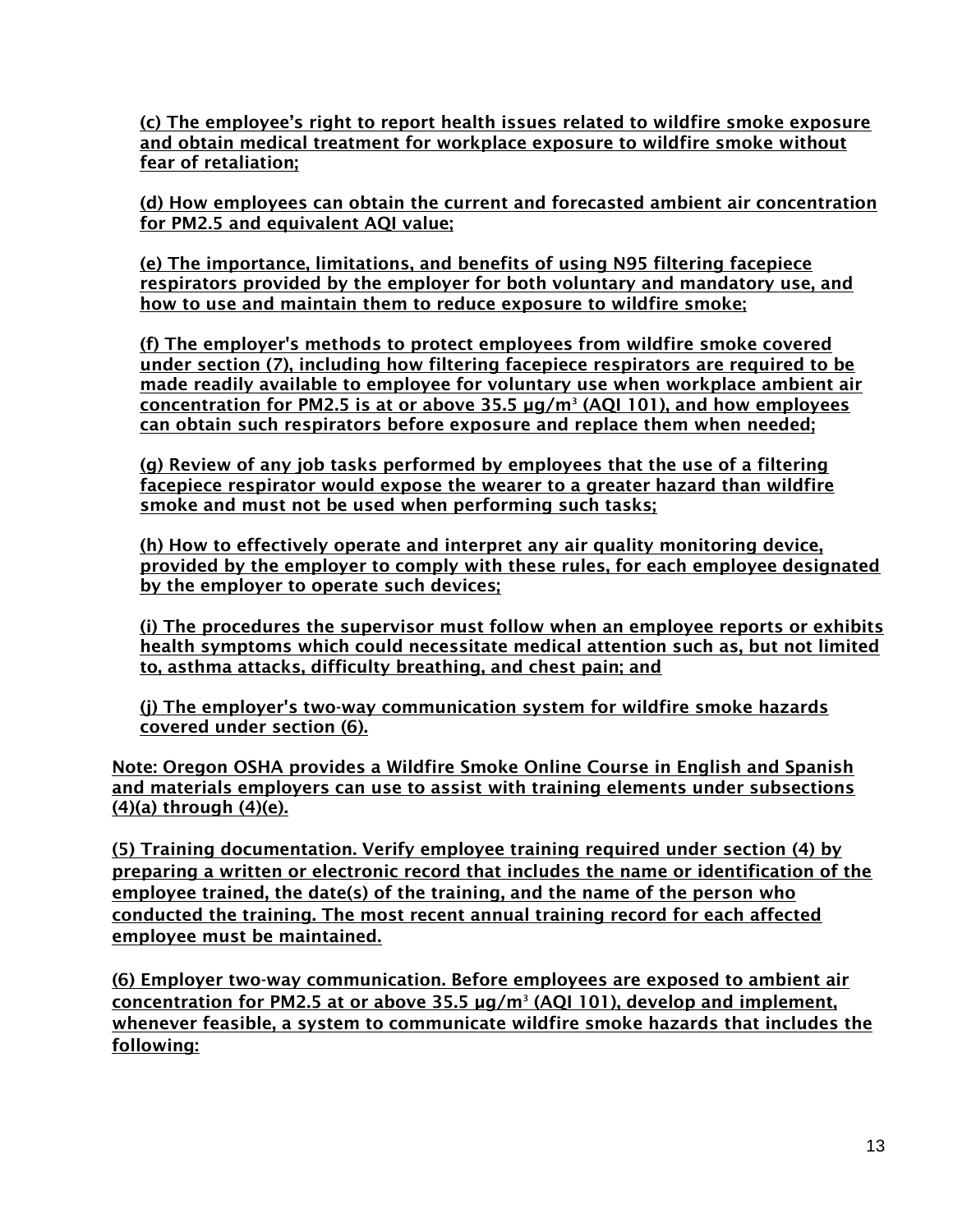(a) Notifying employees when current work location ambient air concentration for PM2.5:

(A) Is at or above 35.5 µg/m<sup>3</sup> (AQI 101);

(B) Is at or above 200.9 µg/m<sup>3</sup> (AQI 251);

(C) Is at or above 500.4  $\mu$ g/m<sup>3</sup> (AQI 501); and

(D) Drops below levels requiring exposure control.

(b) Enabling and encouraging employees to inform their employer of any of the following:

(A) When air quality improves or worsens to verify current AQI value;

(B) Availability issues of appropriate exposure control measures required under section (7); and

(C) Health symptoms which may be the result of wildfire smoke exposure that could necessitate medical attention such as, but not limited to, asthma attacks, difficulty breathing, and chest pain.

(7) Exposure controls.

(a) Engineering and administrative controls. Implement engineering or administrative controls to reduce employee PM2.5 exposure to less than  $35.5 \mu g/m^3$ (AQI 101) unless the employer can demonstrate that such controls are not feasible.

(A) Engineering controls include, but are not limited to, temporarily relocating outdoor workers to available indoor areas or vehicles where the air is adequately filtered, and using a portable air purifier with a HEPA filter (or other highefficiency filter) effective for the size of the enclosed area where used.

(B) Administrative controls include, but are not limited to, temporarily relocating outdoor work operations to another outdoor location with better air quality when work permits, and changing employee work schedules when better air quality is forecasted.

(b) Control by voluntary use of respirators. Whenever employee exposure to PM2.5 is at or above 35.5 µg/m<sup>3</sup> (AQI 101), even after the implementation of engineering and administrative controls, ensure NIOSH-approved filtering facepiece respirators that effectively reduce the wearer's inhalation of PM2.5, are provided to exposed employees for voluntary use. Ensure such respirators for voluntary use are:

- (C) Provided and replaced as needed at no cost to employees by either of the following methods:
	- (i) Distribute directly to each exposed employee; or
	- (ii) Maintain a sufficient supply for all exposed employees at each work location where exposure occurs. Such respirator supply availability and location must be made known, and be readily accessible, to all exposed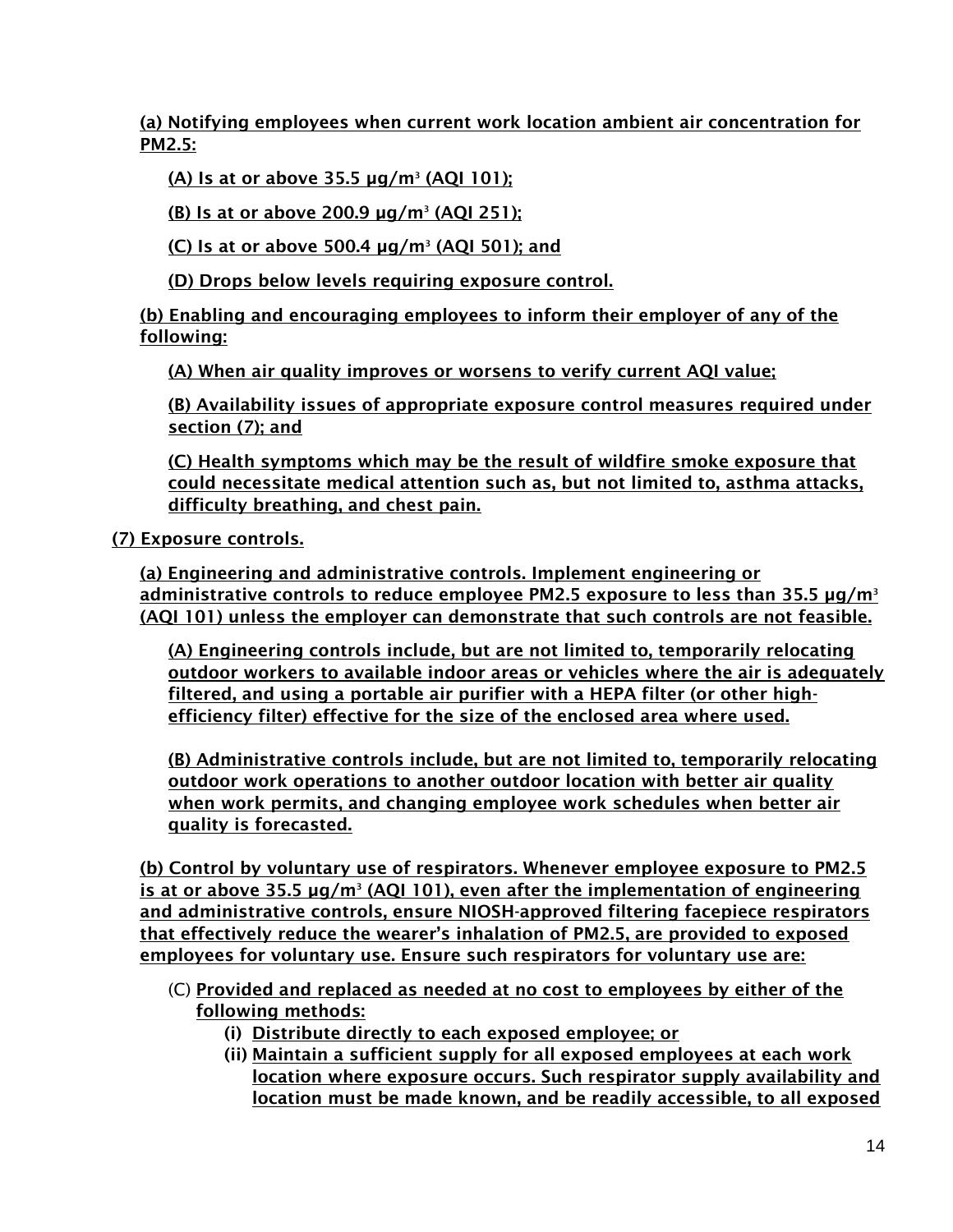employees in a manner that does not restrict or hinder employee access to obtain and replace them when needed.

(D) Store, maintain, and replace so that they do not present a health hazard to the user.

(c) Control by required use of NIOSH-approved respirators in accordance with a Wildfire Smoke Respiratory Protection Program. Whenever employee exposure to PM2.5 is at or above 200.9 µg/m<sup>3</sup> (AQI 251), even after the implementation of engineering and administrative controls, ensure employees wear NIOSH-approved filtering facepiece respirators that effectively reduce the wearer's inhalation of PM2.5 when such use would not expose the wearer to a greater hazard. For such respirators used exclusively for wildfire smoke, the employer may implement and follow the Wildfire Smoke Respiratory Protection Program described in Appendix A of this standard in lieu of conducting medical evaluations and fit testing required under 29 CFR1910.134: Respiratory Protection.

(d) Control by required use of NIOSH-approved respirators in accordance with 29 CFR 1910.134: Respiratory Protection. Whenever employee exposure to PM2.5 is at or above 500.4 µg/m<sup>3</sup> (AQI 501), even after the implementation of engineering and administrative controls, ensure employees wear NIOSH-approved respirators that effectively protect wearers from PM2.5 when such use would not expose the wearer to a greater hazard. For respirators used exclusively to protect employees from wildfire smoke concentrations of PM2.5 at or above 500.4 µg/m<sup>3</sup> (AQI 501), develop and implement a complete Respiratory Protection Program in accordance with 29 CFR 1910.134: Respiratory Protection.

Note: The requirements under subsections (7)(c) and (7)(d) do not apply to residents of employer-provided housing while they are inside the housing.

Note: Elastomeric respirators, when used exclusively for wildfire smoke protection at any PM2.5 concentration, must comply with all applicable requirements under 29 CFR 1910.134 – Oregon OSHA's Respiratory Protection standard.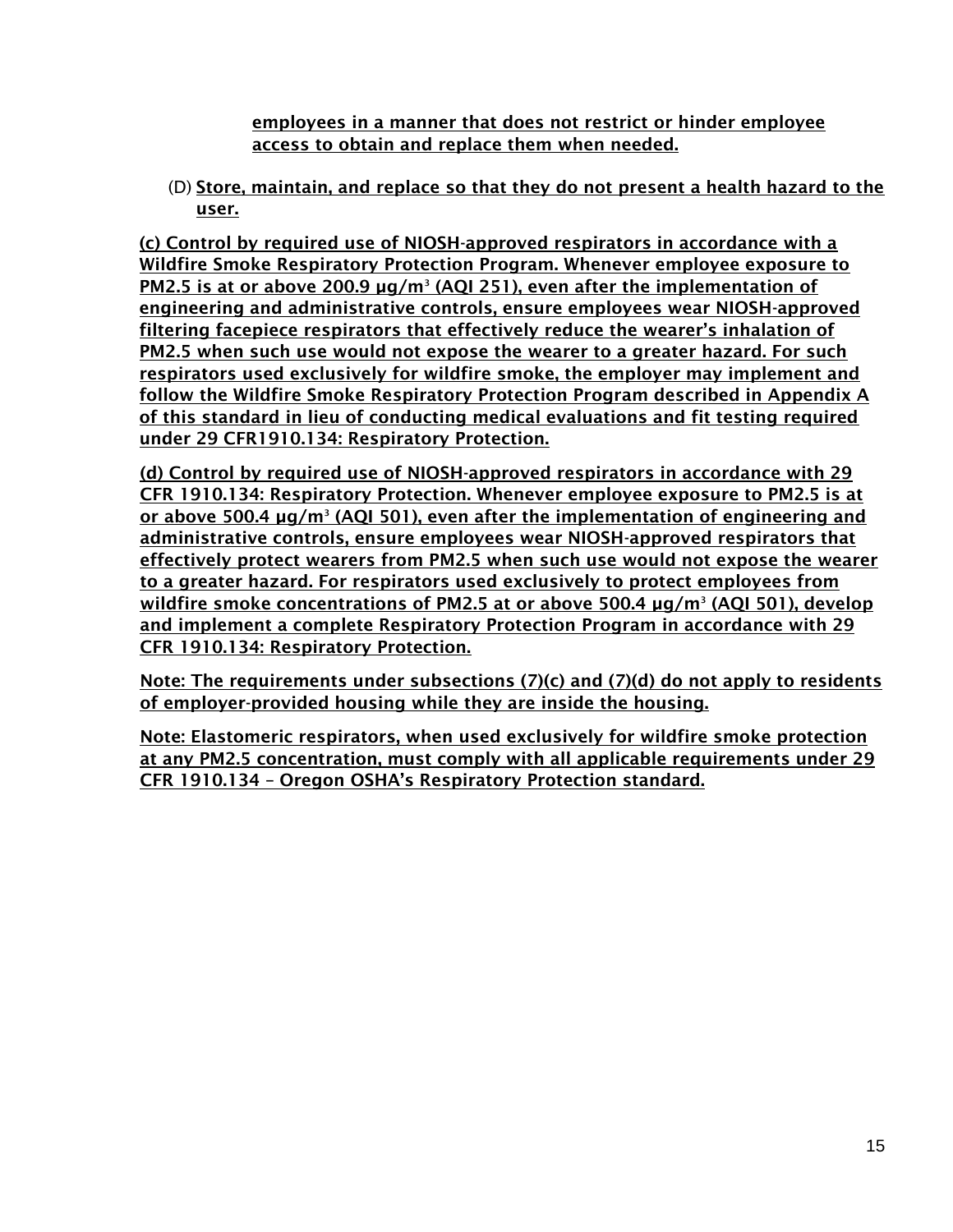### OAR 437-004-9790 Protection from Wildfire Smoke Appendix A Mandatory Workplace Guidance for THE USE OF FILTERING FACEPIECE RESPIRATORS TO ADDRESS WILDFIRE SMOKE

This appendix applies only to employers covered by this standard that require NIOSHapproved filtering facepiece respirators, including N95, P95, R95, N99, P99, N100 and P100, to be used by their employees exclusively for wildfire smoke exposures when the work location ambient air concentrations of PM2.5 is at or above 200.9 µg/m<sup>3</sup> (AQI 251) and below 500.4 µg/m<sup>3</sup> (AQI 501).

Filtering facepiece respirators are disposable, negative-pressure, air purifying respirators where an integral part of the facepiece or the entire facepiece is made of air contaminant filtering material. This appendix does not apply to other types of respirators, including but not limited to elastomeric tight-fitting respirators, nor does it apply to situations where workers use filtering facepiece respirators for protection against air contaminants other than PM2.5 from wildfire smoke.

Note: KN95 masks approved under the U.S Food and Drug Administration's (FDA's) Emergency Use Authorization can be used to substitute for NIOSH-approved filtering facepiece respirators for exposures under 500.4 µg/m<sup>3</sup> (AQI 500) when such respirators are unavailable.

Employers whose workers are required to wear filtering facepiece respirators to protect against wildfire smoke exposures when workplace ambient air concentrations of PM2.5 is at or above 200.9 µg/m<sup>3</sup> (AQI 251) must either develop and implement a respiratory protection program in accordance with the Respiratory Protection Standard (29 CFR 1910.134), or a Wildfire Smoke Respiratory Protection Program in accordance with the following requirements when workplace ambient air concentration of PM2.5 is under 500.4 µg/m<sup>3</sup> (AQI 501):

- (A) Employee training. Employers must ensure that employees wearing filtering facepiece respirators are trained in the proper use of the respirators, including putting them on and removing them, any limitations on their use, how to care for the respirator, and the ability to demonstrate a seal check as described in section (B) of this appendix.
- (B) Filtering facepiece respirator user seal check. Each employee who uses a filtering facepiece respirator must perform a user seal check to ensure a sufficient face fit to maximize effectiveness each time the respirator is put on. Either the positive or negative pressure checks listed in this appendix, or the respirator manufacturer's recommended user seal check method must be used.
	- 4. Instructions for positive pressure user seal check. Once you have properly donned the respirator, place your hands over the facepiece, covering as much surface area as possible. Exhale gently into the facepiece. The face fit is considered sufficient if a slight positive pressure is being built up inside the facepiece without feeling air passing between your face and the facepiece. If the particulate respirator has an exhalation valve, then performing a positive pressure check may not be possible. In such cases, a negative pressure check must be performed.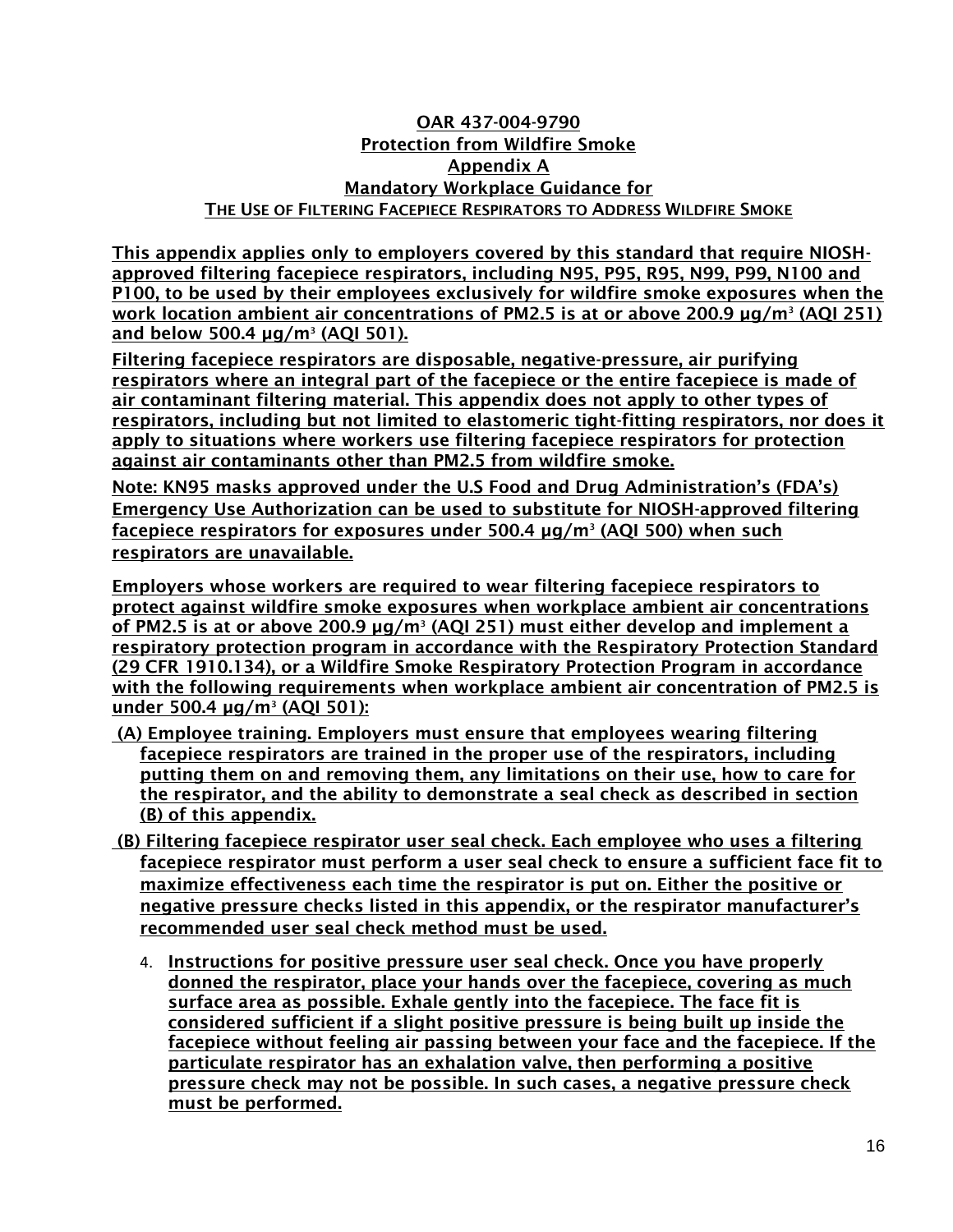- 5. Instructions for negative pressure user seal check. Negative pressure seal checks are typically conducted on particulate respirators that have exhalation valves. Once you have properly donned the respirator, cover the filter surface with your hands as much as possible and then inhale gently. The face fit is considered sufficient if the facepiece slightly collapses towards your face without feeling air passing between your face and the facepiece.
- 6. Correcting problems discovered during the seal check. In the case of either type of seal check (positive or negative), if air leaks around the nose, use both hands to readjust the nosepiece by placing your fingertips at the top of the metal nose clip. Slide your fingertips down both sides of the metal strip to more efficiently mold the nose area to the shape of your nose. Readjust the straps along the sides of your head until a proper seal is achieved.

(C) Filtering facepiece respirator storage and replacement. Store, maintain, and replace so that they do not present a health hazard to the user.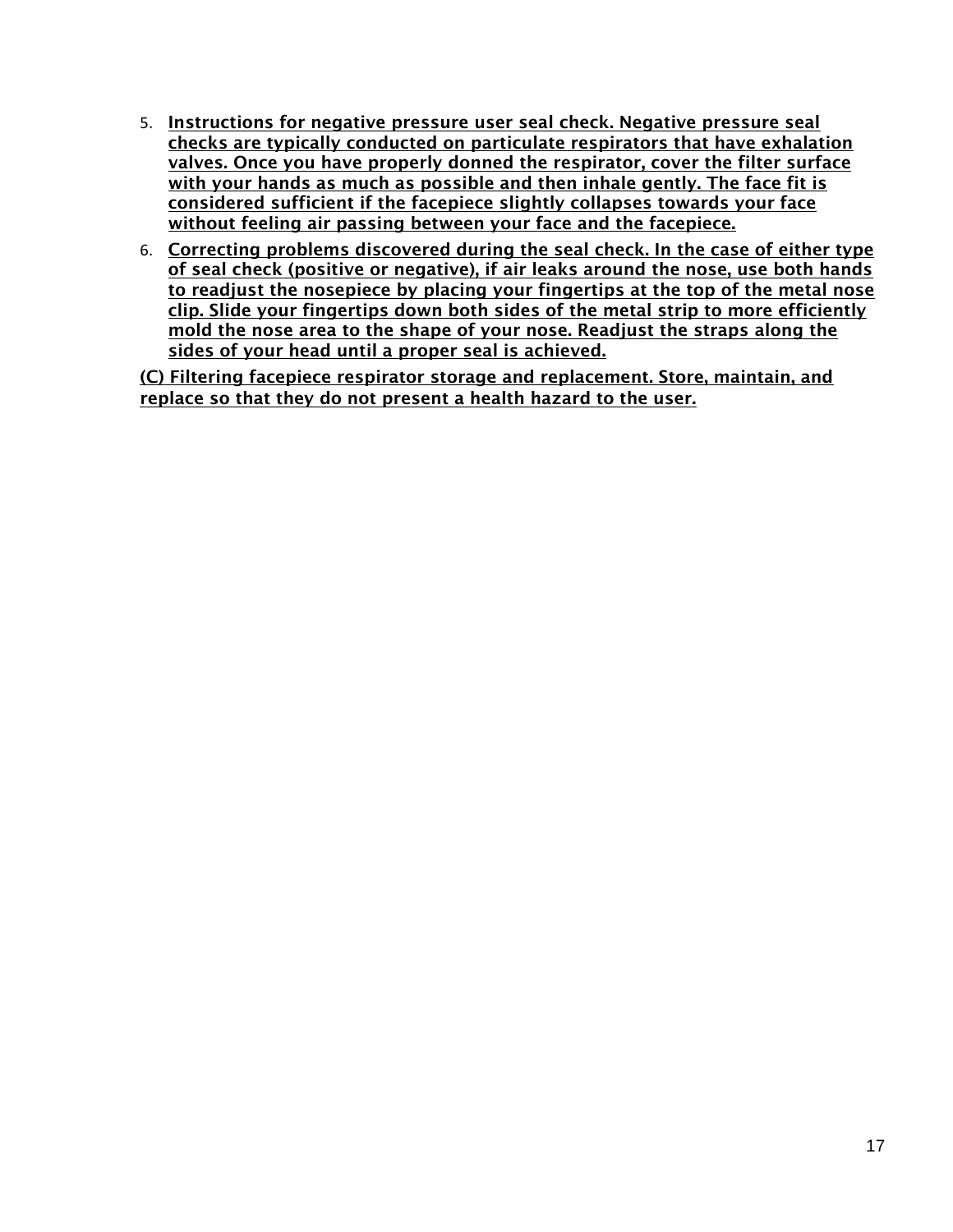### OAR 437-004-9790 Protection from Wildfire Smoke Appendix B Information for Wildfire Smoke Protection

### Table 1: Air Quality Index (AQI) Categories of Risk and Index Values, and Equivalent 24-hour Concentrations for PM2.5, and 5-3-1 Visibility Index Values

| <b>Category of Risk</b>                  | <b>AQI Index Values</b> | <b>PM2.5</b><br>Concentration<br>in<br>$\mu$ g/m <sup>3</sup> | <b>Visibility Index</b><br><b>Values</b><br>(How far you can<br>see) |
|------------------------------------------|-------------------------|---------------------------------------------------------------|----------------------------------------------------------------------|
| Good                                     | $0 - 50$                | $0.0 - 12.0$                                                  | over 15 miles                                                        |
| <b>Moderate</b>                          | $51 - 100$              | $12.1 - 35.4$                                                 | $5 - 15$ miles                                                       |
| Unhealthy for<br><b>Sensitive Groups</b> | $101 - 150$             | $35.5 - 55.4$                                                 | $3 - 5$ miles                                                        |
| Unhealthy                                | $151 - 200$             | $55.5 - 150.4$                                                | $1 - 3$ miles                                                        |
| <b>Very Unhealthy</b>                    | $201 - 300$             | $150.5 - 250.4$                                               | 1 mile                                                               |
| <b>Hazardous</b>                         | 301 and higher          | 250.5 and higher                                              | less than 1 mile                                                     |

*Note: When estimating the current AQI value by using the 5-3-1 Visibility Index, determine the limit of your visual range by looking for distant targets or familiar landmarks such as mountains, mesas, hills, or buildings at known distances (miles). The visual range is that point at which these targets are no longer visible. Ideally, the viewing of any distance target should be made with the sun behind you. Looking into the sun or at an angle increases the ability of sunlight to reflect off of the smoke, and thus making the visibility estimate less reliable.*

### Table 2: Wildfire Smoke Standard Requirements by AQI Value

| <b>AQI Value</b>    | <b>General Requirements</b>                                                                                                                                                                                                                                                                                                                                                   |  |  |
|---------------------|-------------------------------------------------------------------------------------------------------------------------------------------------------------------------------------------------------------------------------------------------------------------------------------------------------------------------------------------------------------------------------|--|--|
| $101 - 250$         | 6. Assess and monitor air quality at each work location where employees<br><u>are exposed;</u><br>7. Provide and document employees training;<br>Implement two-way communication system;<br>8.<br>Implement feasible engineering and administrative controls; and<br>9.<br>10. Provide N95 or equivalent NIOSH-approved filtering facepiece<br>respirators for voluntary use. |  |  |
| $251 - 500$         | 3. 1 through 4 for AQI 101 - 250 above; and<br>4. Provide N95 or equivalent NIOSH-approved filtering facepiece<br>respirators for mandatory use by implementing a Wildfire Smoke<br><b>Respiratory Protection Program in accordance with Appendix A.</b>                                                                                                                      |  |  |
| 501<br>and<br>above | 3. 1 through 4 for AQI 101 - 250 above; and<br>4. Provide NIOSH-approved respirators for mandatory use by<br>implementing a Respiratory Protection Program in accordance with 29<br>CFR 1910.134.                                                                                                                                                                             |  |  |